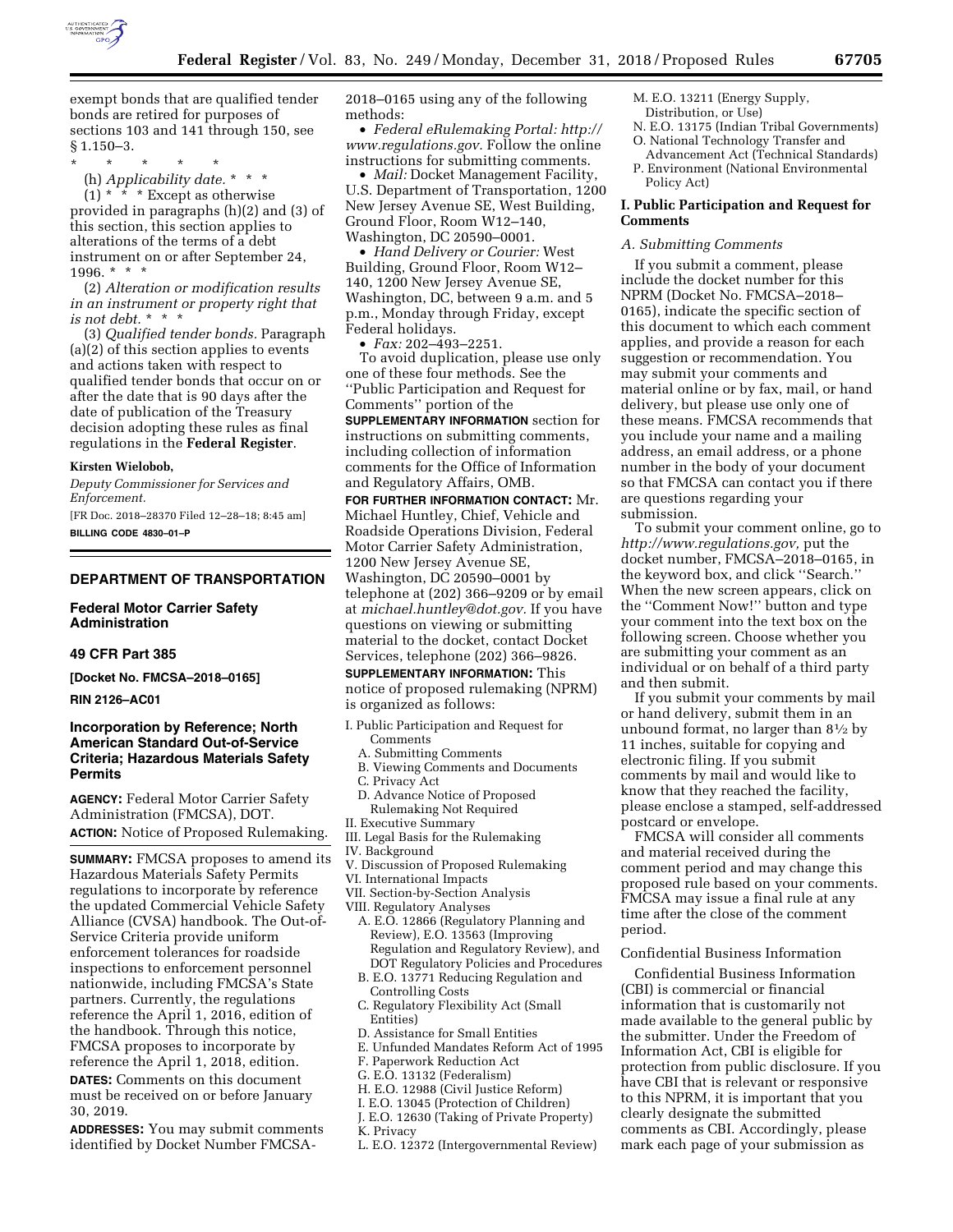''confidential'' or ''CBI.'' Submissions designated as CBI and meeting the definition noted above will not be placed in the public docket of this NPRM. Submissions containing CBI should be sent to Brian Dahlin, Chief, Regulatory Analysis Division, 1200 New Jersey Avenue SE, Washington DC 20590. Any commentary that FMCSA receives which is not specifically designated as CBI will be placed in the public docket for this rulemaking.

FMCSA will consider all comments and material received during the comment period.

### *B. Viewing Comments and Documents*

To view comments, as well as any documents mentioned in this preamble as being available in the docket, go to *[http://www.regulations.gov.](http://www.regulations.gov)* Insert the docket number, FMCSA–2018–0165, in the keyword box, and click ''Search.'' Next, click the ''Open Docket Folder'' button and choose the document to review. If you do not have access to the internet, you may view the docket online by visiting the Docket Management Facility in Room W12–140 on the ground floor of the DOT West Building, 1200 New Jersey Avenue SE, Washington, DC 20590, between 9 a.m. and 5 p.m., e.t., Monday through Friday, except Federal holidays.

### *C. Privacy Act*

In accordance with 5 U.S.C. 553(c), DOT solicits comments from the public to better inform its rulemaking process. DOT posts these comments, without edit, including any personal information the commenter provides, to *[www.regulations.gov,](http://www.regulations.gov)* as described in the system of records notice (DOT/ALL– 14 FDMS), which can be reviewed at *[www.dot.gov/privacy.](http://www.dot.gov/privacy)* 

# *D. Advance Notice of Proposed Rulemaking Not Required*

Under 49 U.S.C. 31136(g), FMCSA is required, in part, to publish an advance notice of proposed rulemaking if a proposed rule is likely to lead to the promulgation of a major rule, unless the Agency either develops the proposed rule through a negotiated rulemaking process or finds good cause that an ANPRM is impracticable, unnecessary, or contrary to the public interest. To be a major rule, a rule must result in or be likely to result in: (1) ''An annual effect on the economy of \$100,000,000 or more;'' (2) ''a major increase in costs or prices for consumers, individual industries, Federal, State, or local government agencies, or geographic regions;'' or (3) ''significant adverse effects on competition, employment, investment, productivity, innovation, or

on the ability of United States-based enterprises to compete with foreignbased enterprises in domestic and export markets.'' 5 U.S.C. 804(2). This proposed rule does meet the criteria of a major rule because it simply incorporates by reference updates to the 2016 CVSA handbook edition made on April 1, 2017, and April 1, 2018, which, as described below, are largely editorial and provide clarity and guidance to inspectors and motor carriers transporting transuranics. Therefore, this proposed rule is not likely to lead to the promulgation of a major rule that requires an ANPRM.

#### **II. Executive Summary**

This rulemaking proposes to update an incorporation by reference found at 49 CFR 385.4 and referenced at 49 CFR 385.415(b). Section 385.4(b) currently references the April 1, 2016, edition of CVSA's handbook titled ''North American Standard Out-of-Service Criteria and Level VI Inspection Procedures and Out-of-Service Criteria for Commercial Highway Vehicles Transporting Transuranics and Highway Route Controlled Quantities of Radioactive Materials as defined in 49 CFR part 173.403.'' The Out-of-Service Criteria, while not regulations, provide uniform enforcement tolerances for roadside inspections to enforcement personnel nationwide, including FMCSA's State partners. In this rulemaking, FMCSA proposes to incorporate by reference the April 1, 2018, edition, which also captures changes adopted in the April 1, 2017 edition of the handbook.

Cumulatively, 15 updates distinguish the April 1, 2018, handbook edition from the 2016 and 2017 editions (9 updates adopted in 2016 and 6 additional updates adopted in 2017). The incorporation by reference of the 2018 edition does not impose new regulatory requirements.

#### **III. Legal Basis for the Rulemaking**

Congress has enacted several statutory provisions to ensure the safe transportation of hazardous materials in interstate commerce. Specifically, in provisions codified at 49 U.S.C. 5105(d), relating to inspections of motor vehicles carrying certain hazardous material, and 49 U.S.C. 5109, relating to motor carrier safety permits, the Secretary of Transportation is required to promulgate regulations as part of a comprehensive safety program on hazardous materials safety permits. The FMCSA Administrator has been delegated authority under 49 CFR 1.87(d)(2) to carry out the rulemaking functions vested in the Secretary of

Transportation. Consistent with that authority, FMCSA has promulgated regulations to address the congressional mandate on hazardous materials. Those regulations on hazardous materials are the underlying provisions to which the material incorporated by reference discussed in this notice is applicable.

## **IV. Background**

In 1986, the U.S. Department of Energy (DOE) and CVSA entered into a cooperative agreement to develop a higher level of inspection procedures, out-of-service conditions and/or criteria, an inspection decal, and a training and certification program for inspectors to conduct inspections on shipments of transuranic waste and highway route controlled quantities of radioactive material. CVSA developed the North American Standard Level VI Inspection Program for Transuranic Waste and Highway Route Controlled Quantities of Radioactive Material. This inspection program for select radiological shipments includes inspection procedures, enhancements to the North American Standard Level I Inspection, radiological surveys, CVSA Level VI decal requirements, and the '' North American Standard Out-of-Service Criteria and Level VI Inspection Procedures and Out-of-Service Criteria for Commercial Highway Vehicles Transporting Transuranics and Highway Route Controlled Quantities of Radioactive Materials as defined in 49 CFR part 173.403.'' As of January 1, 2005, all vehicles and carriers transporting highway route controlled quantities of radioactive material are regulated by the U.S. Department of Transportation. All highway route controlled quantities of radioactive material must pass the North American Standard Level VI Inspection prior to the shipment being allowed to travel in the U.S. All highway route controlled quantities of radioactive material shipments entering the U.S. must also pass the North American Standard Level VI Inspection either at the shipment's point of origin or when the shipment enters the U.S.

Section 385.415 of title 49, Code of Federal Regulations, prescribes operational requirements for motor carriers transporting hazardous materials for which a hazardous materials safety permit is required. Section 385.415(b)(1) requires that motor carriers must ensure a pre-trip inspection is performed on each motor vehicle to be used to transport a highway route controlled quantity of a Class 7 (radioactive) material, in accordance with the requirements of CVSA's handbook titled ''North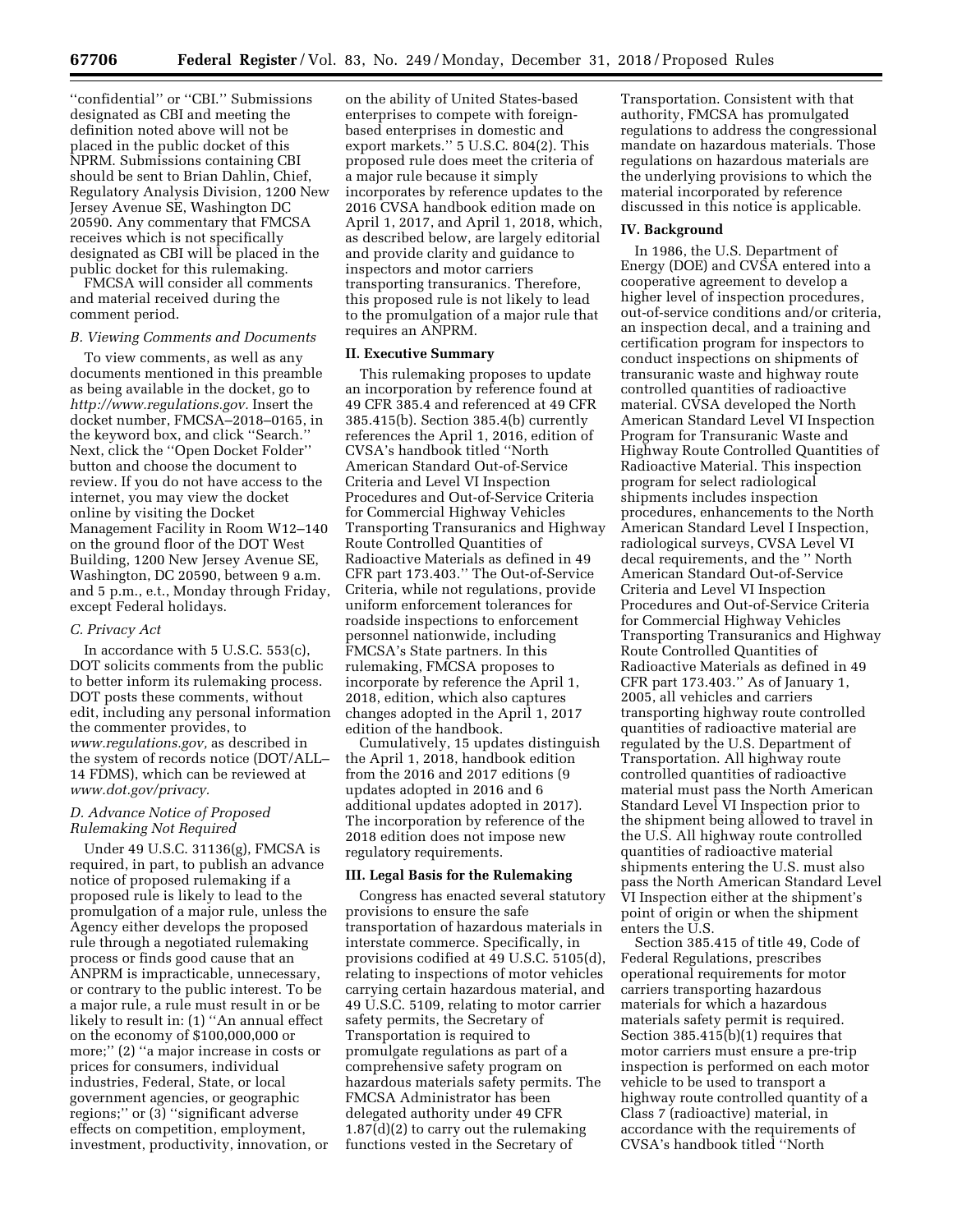American Standard Out-of-Service Criteria and Level VI Inspection Procedures and Out-of-Service Criteria for Commercial Highway Vehicles Transporting Transuranics and Highway Route Controlled Quantities of Radioactive Materials as defined in 49

CFR part 173.403.'' According to 2012–2017 data from FMCSA's Motor Carrier Management Information System (MCMIS), approximately 3.5 million Level I— Level VI roadside inspections were performed annually. Nearly 97 percent of these were Level I,<sup>1</sup> Level II,<sup>2</sup> and Level III<sup>3</sup> inspections. During the same period, an average of 842 Level VI inspections were performed annually, comprising only 0.024 percent of all roadside inspections. On average, outof-service violations were cited in only 10 Level VI inspections annually (1.19 percent), whereas on average, out-ofservice violations were cited in 269,024 Level I inspections (25.3 percent), 266,122 Level II inspections (22.2 percent), and 66,489 Level III inspections (6.2 percent) annually. Based on these statistics, CMVs transporting transuranics and highway route controlled quantities of radioactive materials are clearly among the best maintained and safest CMVs on the highways today, due largely to the enhanced oversight and inspection of these vehicles because of the sensitive nature of the cargo being transported.

### **V. Discussion of Proposed Rulemaking**

Section 385.4(b), as amended on June 17, 2016 (81 FR 39587), references the April 1, 2016, edition of the CVSA handbook. This rule proposes to amend § 385.4(b), by redesignating paragraph (b) as (b)(1), and by replacing the reference to the April 1, 2016, edition date with a reference to the new edition date of April 1, 2018. Also in § 385.4(b), FMCSA clarifies that the CVSA publication is available for interested parties to view at the Agency's Washington, DC office and that the document may be purchased from the CVSA. The CVSA's website address, mail address, and phone number would be provided. Section 385.4(b) would be amended by reserving paragraph (b)(2)

to accommodate additional sources of information associated with future incorporations by reference.

In addition, this rule proposes to amend § 385.4(a) to remove the paragraph header titled ''Incorporation by reference.''

Section 385.415(b) would also be revised by removing paragraph (b)(2) to conform to formatting requirements of the Office of the Federal Register.

The changes made based on the 2017 and 2018 handbook editions are outlined below. It is necessary to update the materials incorporated by reference to ensure motor carriers and enforcement officials have convenient access to the correctly identified inspection criteria referenced in the rules.

#### *April 1, 2017, Changes*

Nine updates to the 2017 edition distinguish it from the April 1, 2016, edition. Additional conforming changes were made to the table of contents, but are not included in the summary below.

The first 2017 update removed the following paragraph referencing the Federal Motor Carrier Safety Regulations (FMCSRs) from the Policy Statement in Part I (North American Standard Driver Out-of-Service Criteria):

''FMCSR code references in the North American Standard Out-of-Service Criteria are simply recommendations to help inspectors find an appropriate citation. Other violation codes may be more suitable for a specific condition.''

This paragraph was removed because the conditions included in the North American Standard Out-of-Service Criteria are based on violations that exist in the FMCSRs. As data quality and uniformity are critical, any suggestion that softens a direct linkage between an out-of-service condition and the corresponding FMCSR section has the potential to reduce the quality or uniformity of the data. The subject language was removed to lessen the possibility that an inspector might select an incorrect or a less appropriate section of the FMCSRs when documenting a violation related to the out-of-service condition. This change will not affect the number of out-of-service violations cited during Level VI inspections; rather, it simply clarifies that inspectors should cite the specific FMCSR section provided in the handbook as opposed to other, alternative violation codes.

The second and third 2017 updates amended the language in Part I, Item 4 (Driver Medical/Physical Requirements). Item 4.(b)(4) was updated to be consistent with item 4.(b)(3), and to clarify that both Item 4.(b)(3) and Item 4.(b)(4) are applicable

only to individuals who are not required to possess a commercial driver's license (CDL).4 As written in the 2016 edition, Item 4.(b)(4) covers individuals operating a passenger-carrying vehicle for which a CDL is not required when such individuals lack the required medical certification. However, the 2016 edition omitted the term ''non-CDL'' when referencing the operation of a property-carrying vehicle by a driver without a valid medical certificate. The CVSA updated Item 4.(b)(4) in the 2017 edition to read ''[o]perating a non-CDL property-carrying vehicle . . .'' The note to Item 4.(b)(5) was updated to clarify how roadside inspectors should handle proof of medical certification for individuals possessing a valid Provincial or Territorial license. The updated note now clearly delineates the inspection criteria when dealing with a driver presenting a Class 5 license from any Canadian jurisdiction, a Class D or G license from Ontario, or Class 3 license from New Brunswick. The change to Item 4.(b)(4) regarding non-CDL property-carrying vehicles will not affect the number of out-of-service violations cited during Level VI inspections, as all drivers transporting transuranics and highway route controlled quantities of radioactive materials are required to have a CDL. The updated note to Item 4.(b)(5) simply provides additional guidance to inspectors regarding drivers possessing Canadian licenses, and will not affect the number of out-of-service violations cited during Level VI inspections.

The fourth 2017 update added several footnotes relating to Part I, Items 9.(a)(4), (5), and (6) (Driver's Record of Duty Status—U.S.) regarding when a driver is to be placed out-of-service for having (a) no record of duty status in possession when one is required, (b) no record of duty status in possession for the previous 7 consecutive days, or (c) a false record of duty status, respectively, specifically when the driver is using or required to use an automatic on-board recording device (AOBRD) or electronic logging device (ELD). These violations relating to a driver's records of duty status have always been out-of-service violations; the new footnotes simply provide clarification to roadside inspection officials regarding when a driver is considered to have no or false records of duty status when using AOBRDs or ELDs as outlined in a December 16, 2015, final rule, effective December 2017 (80 FR 78292). FMCSA records indicate that only one out-of-service

<sup>1</sup>Level I is a 37-step inspection procedure that involves examination of the motor carrier's and driver's credentials, record of duty status, the mechanical condition of the vehicle, and any hazardous materials/dangerous goods that may be present.

<sup>2</sup>Level II is a driver and walk-around vehicle inspection, involving the inspection of items that can be checked without physically getting under the vehicle.

<sup>3</sup>Level III is a driver-only inspection that includes examination of the driver's credentials and documents.

<sup>4</sup> Item 4.(b)(4) was amended again in April 2018 as discussed below.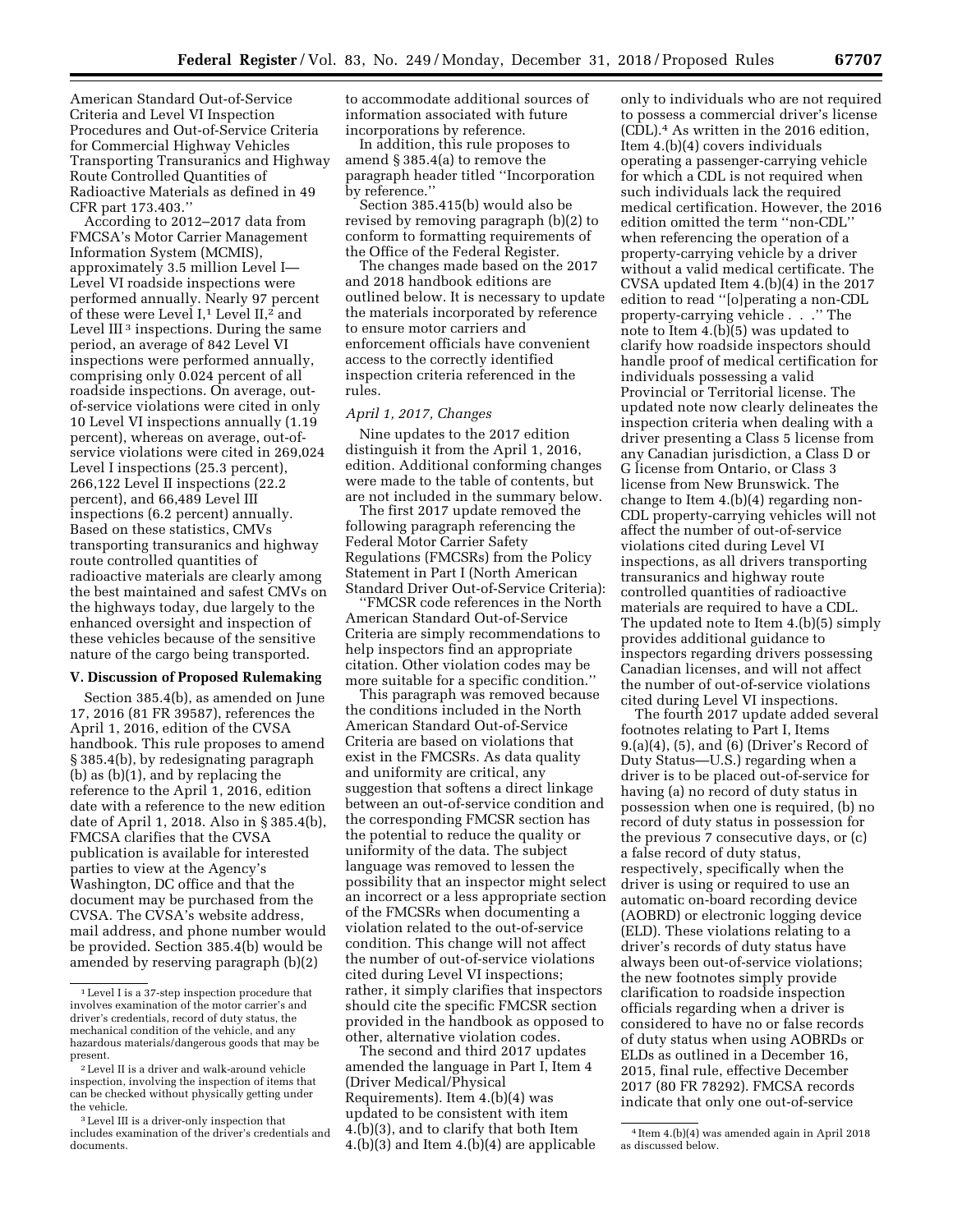violation has been issued to a driver as a result of a Level VI inspection in the past 3 years. As such, and since the ELD rule is intended to help improve compliance with the hours-of-service rules, the addition of the footnotes to Part I, Items 9.(a)(4), (5), and (6) is not expected to have any effect on the number of out-of-service violations cited during Level VI inspections.

The fifth 2017 update removed the following paragraph referencing the FMCSRs from the end of the Policy Statement in Part II (North American Standard Vehicle Out-of-Service Criteria Inspection Standards):

''FMCSR code references in the North American Standard Out-of-Service Criteria are simply recommendations to help inspectors find an appropriate citation. Other violation codes may be more suitable for a specific condition.''

As noted with the change in the policy statement concerning the driver inspection criteria, this paragraph was removed because the conditions included in the North American Standard Out-of-Service Criteria are based on violations that exist in the FMCSRs. As data quality and uniformity are critical, any suggestion that softens a direct linkage between an out-ofservice condition and the corresponding FMCSR section has the potential to reduce the quality or uniformity of the data. The subject language was removed to lessen the possibility that an inspector might select an incorrect or a less appropriate section of the FMCSRs when documenting a violation related to the out-of-service condition. This change is not expected to affect the number of out-of-service violations cited during Level VI inspections; rather, it simply clarifies that inspectors should cite the specific FMCSR section provided in the handbook as opposed to other, alternative violation codes.

The sixth 2017 update amended the language in Part II, Item 4 (Driveline/ Driveshaft). Item 4.(b)(3) was updated to correct the omission of ''retainer bolts'' from the list of missing, broken or loose components for universal joints, and to remove the parenthetical statement, ''with hand pressure only.'' In the 2016 edition, Item 4.(b)(3) read: ''Any missing, broken or loose (with hand pressure only) universal joint bearing cap bolt.'' As amended, Item 4.(b)(3) reads: ''Any missing, broken or loose universal joint bearing cap bolt or retainer bolt.'' Retainer bolts are essential to keeping the components in safe and proper operating condition. Federal and State inspectors have the training, knowledge and experience to recognize the need to place vehicles out of service when they observe missing

retainer bolts. In addition, the Committee deleted the original language regarding ''with hand pressure only'' to maintain consistency and uniformity with the examination of other types of fasteners in the North American Standard Out-of-Service Criteria (*e.g.,*  wheel fasteners, U-bolts, fifth-wheel fasteners, etc.). FMCSA records indicate that no out-of-service violations have been issued regarding universal joints as a result of a Level VI inspection in the past 3 years, demonstrating that motor carriers transporting transuranics and highway route controlled quantities of radioactive materials ensure that this component is well maintained and in safe and proper operating condition at all times. The changes are intended to ensure clarity in the presentation of the out-of-service conditions, and are not expected to affect the number of out-ofservice violations cited during Level VI inspections.

The seventh 2017 update amended Part II, Item 10.(e)(6) and (7) (Adjustable Axle(s)/Sliding Trailer Suspension System) to add language regarding missing fasteners (*i.e.,* bolts) on sliding suspension members. The 2016 edition provided clear instructions regarding broken welds on sliding suspension members, but lacked instructions regarding missing fasteners. While trained and experienced inspectors had consistently cited the unsafe condition of missing fasteners because the fasteners perform the same function as welds, the absence of specific language in the North American Standard Vehicle Out-of-Service Criteria resulted in inconsistencies regarding the threshold for placing vehicles out of service. FMCSA records indicate that no out-ofservice violations have been issued regarding missing fasteners on sliding suspension members as a result of a Level VI inspection in the past 3 years, demonstrating that motor carriers transporting transuranics and highway route controlled quantities of radioactive materials ensure that this component is well maintained and in safe and proper operating condition at all times. The changes to Item 10.e. ensure a consistent threshold is used in determining whether the degree of noncompliance with the existing safety rules warrants placing the trailer out of service, and are not expected to affect the number of out-of-service violations cited during Level VI inspections.

The eighth 2017 update removed the paragraph referencing the FMCSRs from the Policy Statement in Part IV (Administrative Inspection Standards). As noted with the change in the policy statement for both the driver and vehicle inspection criteria, this

paragraph was removed because the conditions included in the North American Standard Out-of-Service Criteria are based on violations that exist in the FMCSRs. As data quality and uniformity are critical, any suggestion that softens a direct linkage between an out-of-service condition and the corresponding FMCSR section has the potential to reduce the quality or uniformity of the data. The subject language was removed to lessen the possibility that an inspector might select an incorrect or a less appropriate section of the FMCSRs when documenting a violation related to the out-of-service condition. This change is not expected to affect the number of out-of-service violations cited during Level VI inspections; rather, it simply clarifies that inspectors should cite the specific FMCSR section provided in the handbook as opposed to other, alternative violation codes.

The last 2017 update amended Part IV by adding a new Item 2 (Inactive/No USDOT Number). This added condition addresses motor carriers that either do not have an active USDOT number or have no USDOT number, and therefore do not have the authority to operate. Given the limited number of motor carriers that transport transuranics and highway route controlled quantities of radioactive material, and the enhanced oversight and scrutiny that these carriers are subject to because of the sensitive nature of the cargo being transported, it would be highly unlikely to find a motor carrier transporting these commodities without having a USDOT number and proper operating authority. FMCSA records indicate that no out-ofservice violations have been cited for motor carriers with no USDOT number as a result of a Level VI inspection in the past 3 years, and this amendment is not expected to affect the number of outof-service violations cited during Level VI inspections.

#### *April 1, 2018 Changes*

The 2018 edition identifies (1) driverrelated violations of the FMCSRs that are so severe as to warrant placing the CMV driver out of service, (2) vehicle equipment-related violations of the FMCSRs that are so severe as to warrant placing the CMV out of service, and (3) unsafe conditions in the transportation of hazardous materials. The purpose of the publication is to provide inspection criteria for Federal and State motor carrier safety enforcement personnel to promote uniform and consistent inspection procedures of CMVs operated in commerce.

Six updates to the 2018 edition distinguish it from the April 1, 2017,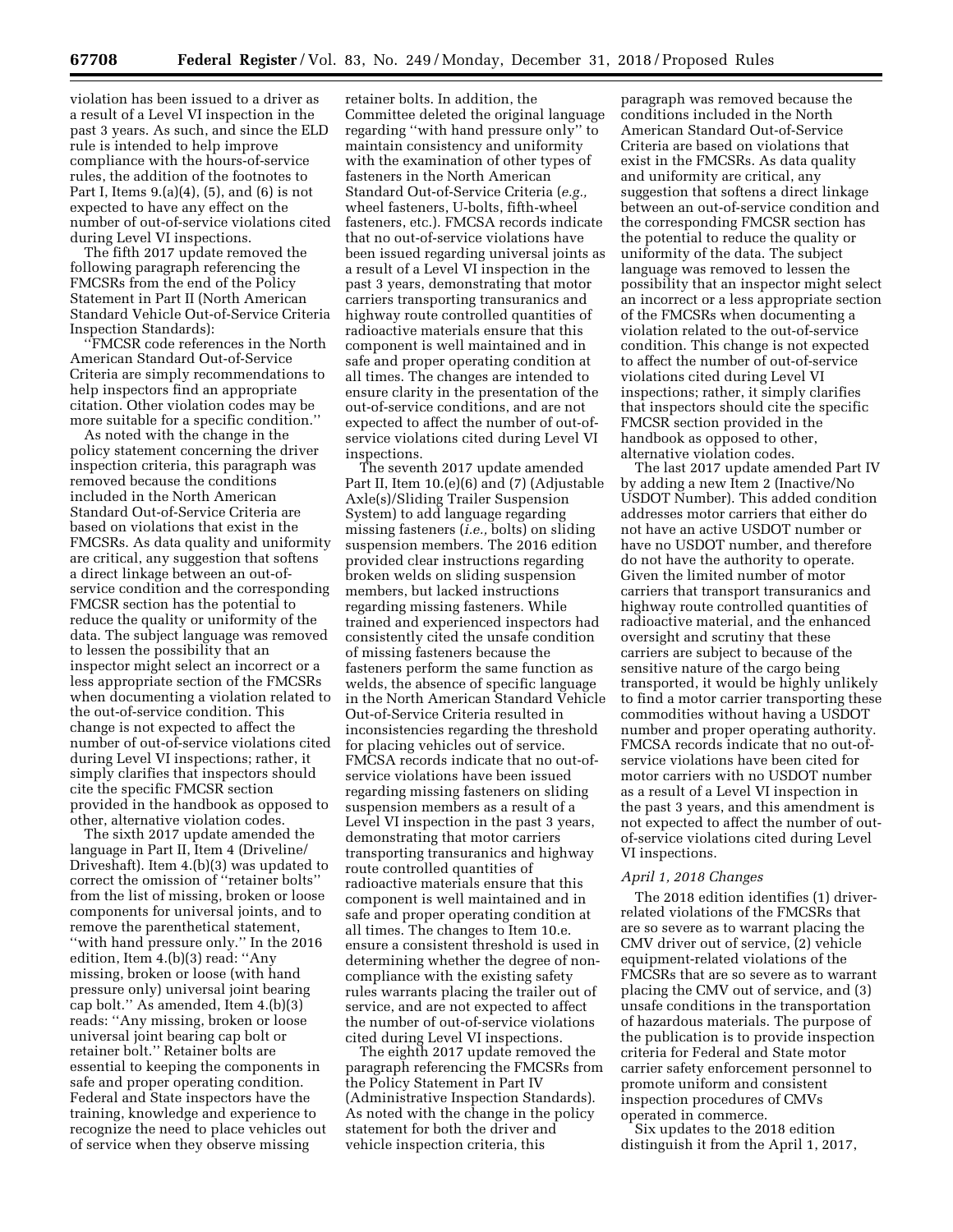edition. Additional conforming changes were made to the table of contents, but those are not included in the summary below.

The first 2018 update amended Part I, Item 4.b (Driver Medical/Physical Requirements, Medical Certificate). Subsections (3) and (4) were amended to clarify and address passenger-carrying vehicles. A note was added to clarify what to do when the driver's response for the CDL is valid but the medical information is not contained in the response. In these cases, the CDL is to be considered valid with a valid medical certificate. A new subsection (6) was added regarding CDL nonexcepted vehicles when the driver is self-certified as excepted intrastate or interstate. In these cases, drivers are not required to submit their medical certification to the State and therefore the information will not be tied to the driver's CDL. Additionally, this covers drivers who self-certify as exempt when they are not. In these cases, the driver must have evidence of medical certification through the State's filing or have the medical certificate in his/her possession. FMCSA records indicate that no out-of-service violations have been cited relating to medical qualifications as a result of a Level VI inspection in the past 3 years, and this amendment is not expected to affect the number of out-of-service violations cited during Level VI inspections.

The second 2018 change amended Part I, Item 4.(b) by amending the NOTE on how to handle certain Canadian licenses. Specifically, the Class 3 license from Alberta does not require a cyclical medical examination to be conducted after the initial medical examination to obtain the license in Canada until the driver is over 65 years of age. The Alberta Class 3 license was added to the list of other licenses from Canada that require further evidence of medical qualification when operating in the United States. This amendment is not expected to affect the number of out-ofservice violations cited during Level VI inspections.

The third 2018 change amended Part I, Item 9 (Driver's Record of Duty Status) by amending and deleting some of the footnotes, which were added in 2017, related to electronic logging devices (ELD). Footnote 12 was amended to clarify that if the device (ELD or automatic on-board recording device) is able to produce the logs (via display, data transfer, printing or paper) during a malfunction, the driver will not be placed out of service for no record of duty status. Footnotes 14, 15, and 16 were determined to be too complex to be applied uniformly during roadside

inspections and were therefore removed. Instead, FMCSA will work to address the situations outlined in those footnotes through training and inspection bulletins. This change is not expected to have any effect on the number of out-of-service violations cited during Level VI inspections.

The fourth 2018 change amended Part II, Item 1.a.(7) (Brake Systems, Hydraulic and Electric Brakes). The amendment added the term ''drum'' to subsection (f) to clarify that if the friction surface of the brake drum or rotor and the brake friction material on hydraulic and electric brakes are contaminated by oil, grease, or brake fluid, then that condition is considered a brake defect and subject to the 20 percent brake criterion in the Out-of-Service Criteria. This update was made to maintain consistency with drum (cam-type and wedge) air brakes. FMCSA records indicate that no out-ofservice violations have been cited for oil, grease, or brake fluid contamination of brake components as a result of a Level VI inspection in the past 3 years, demonstrating that motor carriers transporting transuranics and highway route controlled quantities of radioactive materials ensure that these components are well maintained and in safe and proper operating condition at all times. This amendment is not expected to affect the number of out-ofservice violations cited during Level VI inspections.

The fifth 2018 change amended Part II, Item 3.(b) (Coupling Devices, Upper Coupler Assembly (Including Kingpin)) to add a NOTE to address flat countersunk socket head cap screws. Whereas the Out-of-Service Criteria includes a chart that outlines the minimum number of bolts required on upper coupler assemblies based on the type and size of the bolt, the chart does not address the use of flat countersunk socket head cap screws that are being used by some trailer manufacturers. This can lead to vehicles being placed out-of-service for use of those screws. Until further research is conducted to determine if, or when, an out-of-service condition exists for the use of flat countersunk socket head cap screws, the amendment makes clear that the use of these fasteners is allowed, following industry practice. FMCSA records indicate that no out-of-service violations have been cited for the use of flat countersunk socket head cap screws on upper coupler assemblies as a result of a Level VI inspection in the past 3 years. This amendment is not expected to affect the number of out-of-service violations cited during Level VI inspections.

The sixth 2018 change amended Part II, Item 3.(f) (Coupling Devices, Safety Devices) to add an exception to subsection (4) to address knotted or twisted safety devices. Many drivers twist the safety chains required by § 393.70(d) of the FMCSRs for the coupling of full trailers to make them shorter so they do not drag on the ground. While knotted or twisted chains are not permitted to be used to secure cargo on a trailer, a chain that has been knotted or twisted to account for excess slack so that it does not drag on the ground is not considered to be defective and is not an out-of-service condition. FMCSA records indicate that no out-ofservice violations have been cited for knotted or twisted safety devices used in coupling of full trailers as a result of a Level VI inspection in the past 3 years. This amendment is not expected to affect the number of out-of-service violations cited during Level VI inspections.

#### **VI. International Impacts**

The FMCSRs, and any exceptions to the FMCSRs, apply only within the United States (and, in some cases, United States territories). Motor carriers and drivers are subject to the laws and regulations of the countries in which they operate, unless an international agreement states otherwise. Drivers and carriers should be aware of the regulatory differences among nations.

The CVSA is an organization representing Federal, State and Provincial motor carrier safety enforcement agencies in United States, Canada and Mexico. The Out-of-Service Criteria provide uniform enforcement tolerances for roadside inspections conducted in all three countries.

#### **VII. Section-by-Section Analysis**

## *Section 385.4 Matter Incorporated by Reference*

This rule proposes to amend § 385.4(a) to remove the paragraph header titled ''Incorporation by reference'' to conform to formatting requirements of the Office of the Federal Register.

Section 385.4(b), as amended on June 17, 2016, references the April 1, 2016, edition of the CVSA handbook. This rule's most significant proposed changes would amend § 385.4(b) by redesignating paragraph (b) as (b)(1), while, importantly, replacing the reference to the April 1, 2016, edition date with a reference to the new edition date of April 1, 2018. Also in revised § 385.4(b), FMCSA clarifies that the CVSA publication is available for interested parties to view at the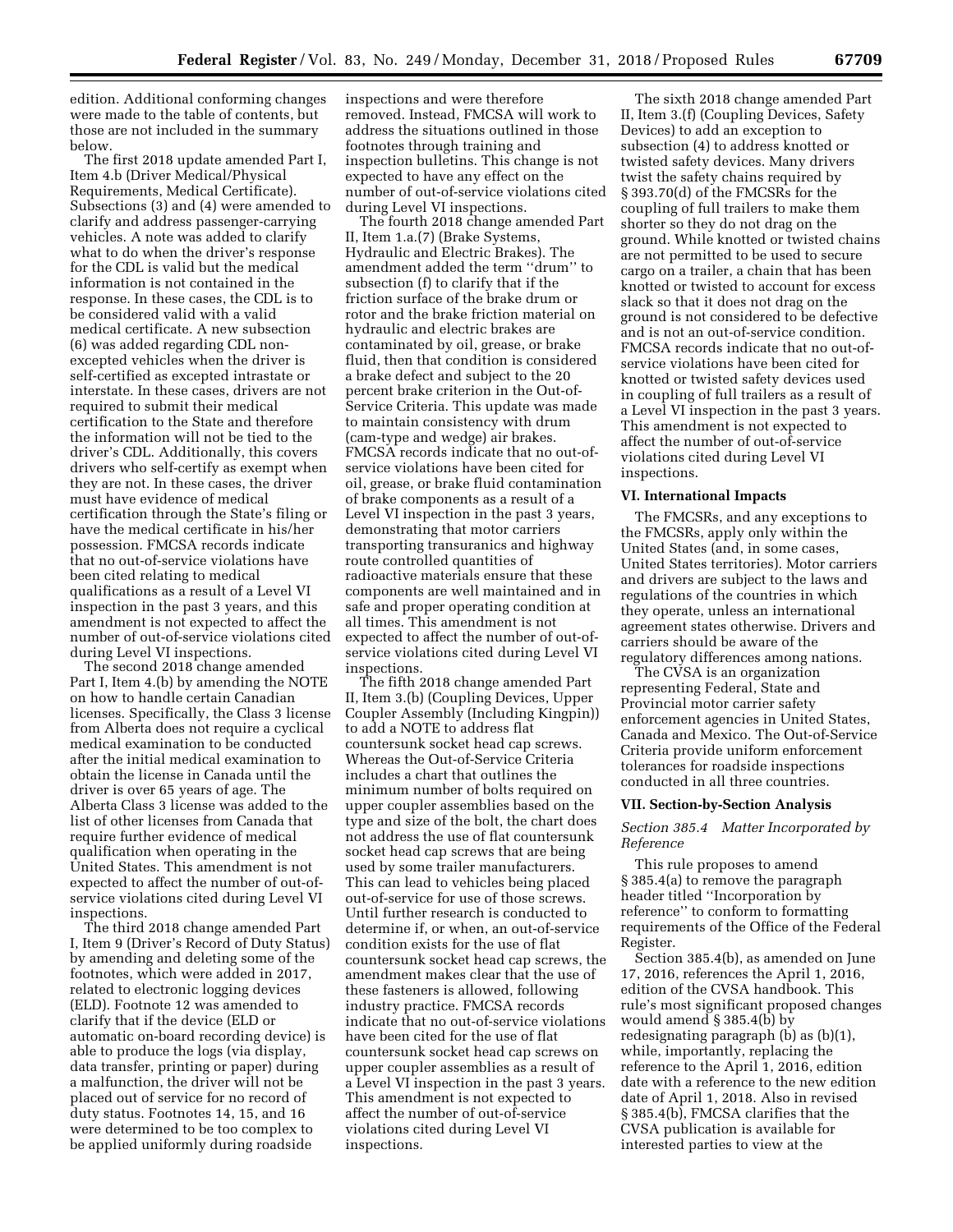Agency's Washington, DC office and that the document may be purchased from the CVSA. The CVSA's website address, mail address, and phone number would be provided. Section 385.4(b) would be amended by reserving paragraph (b)(2) to accommodate additional sources of information associated with future incorporations by reference.

### *Section 385.415 What operational requirements apply to the transportation of hazardous materials for which a permit is required?*

Section 385.415(b) would be revised by removing paragraph (b)(2) to conform to formatting requirements of the Office of the Federal Register. The material removed, however, would continue to be contained in § 385.4 paragraphs (a) and (b); therefore, the deleted material was duplicative.

### **VIII. Regulatory Analyses**

*A. Executive Order (E.O.) 12866 (Regulatory Planning and Review), E.O. 13563 (Improving Regulation and Regulatory Review), and DOT Regulatory Policies and Procedures* 

FMCSA has determined that this action is not a significant regulatory action under section 3(f) of E.O. 12866, Regulatory Planning and Review, as supplemented by E.O. 13563 (76 FR 3821, January 21, 2011). Additionally, it is not significant within the meaning of DOT Regulatory Policies and Procedures (DOT Order 2100.5 dated May 22, 1980; 44 FR 11034, February 26, 1979) and does not require an assessment of potential costs and benefits under section 6(a)(3) of that Order. The Office of Management and Budget (OMB) did not, therefore, review this document.

# *B. E.O. 13771 Reducing Regulation and Controlling Regulatory Costs*

E.O. 13771, ''Reducing Regulation and Controlling Regulatory Costs,'' does not apply to this action because it is a nonsignificant regulatory action, as defined in section 3(f) of E.O. 12866, and has zero costs; therefore, it is not subject to the ''2 for 1'' and budgeting requirements.

### *C. Regulatory Flexibility Act (Small Entities)*

The Regulatory Flexibility Act of 1980 (RFA), Public Law 96–354, 94 Stat. 864 (1980), as amended by the Small Business Regulatory Enforcement Fairness Act of 1996 (SBREFA) (5 U.S.C. 601 *et seq.*), requires Federal agencies to consider the effects of the regulatory action on small business and other small entities and to minimize any significant economic impact. The term

''small entities'' comprises small businesses and not-for-profit organizations that are independently owned and operated and are not dominant in their fields, and governmental jurisdictions with populations of less than 50,000.5 In compliance with the RFA, FMCSA evaluated the effects of the proposed rule on small entities. The proposed rule incorporates by reference updates to the 2016 CVSA handbook edition made on April 1, 2017, and April 1, 2018, which, as described above, are largely editorial and provide clarity and guidance to inspectors and motor carriers transporting transuranics. DOT policy requires an analysis of the impact of all regulations on small entities, and mandates that agencies strive to lessen any adverse effects on these entities. None of the 15 updates from the 2017 and 2018 editions impose new requirements or make substantive changes to the FMCSRs.

When an Agency issues a rulemaking proposal, the RFA requires the Agency to ''prepare and make available an initial regulatory flexibility analysis'' that will describe the impact of the proposed rule on small entities (5 U.S.C 603(a)). Section 605 of the RFA allows an agency to certify a rule, instead of preparing an analysis, if the proposed rule is not expected to impact a substantial number of small entities. The proposed rule is largely editorial and provides guidance to inspectors and motor carriers transporting transuranics in interstate commerce. Accordingly, I hereby certify that if promulgated, this proposed rule will not have a significant economic impact on a substantial number of small entities. FMCSA invites comments from anyone who believes there will be a significant impact on small entities from this action.

### *D. Assistance for Small Entities*

In accordance with section 213(a) of the Small Business Regulatory Enforcement Fairness Act of 1996, FMCSA wants to assist small entities in understanding this rule so that they can better evaluate its effects. If the rule will affect your small business, organization, or governmental jurisdiction and you have questions concerning its provisions, please consult the FMCSA point of contact, Michael Huntley, listed in the **FOR FURTHER INFORMATION CONTACT** section of this rule.

# *E. Unfunded Mandates Reform Act of 1995*

The Unfunded Mandates Reform Act of 1995 (2 U.S.C. 1531–1538) requires Federal agencies to assess the effects of their discretionary regulatory actions. The Act addresses actions that may result in the expenditure by a State, local, or tribal government, in the aggregate, or by the private sector, of \$161 million (which is the value equivalent to \$100,000,000 in 1995, adjusted for inflation to 2017 levels) or more in any one year. This proposed rule will not result in such an expenditure.

#### *F. Paperwork Reduction Act*

Under the Paperwork Reduction Act of 1995 (44 U.S.C. 3501 *et seq.*), Federal agencies must obtain approval from the OMB for each collection of information they conduct, sponsor, or require through regulations. FMCSA determined that no new information collection requirements are associated with this proposed rule.

# *G. E.O. 13132 (Federalism)*

A rule has implications for Federalism under Section 1(a) of Executive Order 13132 if it has ''substantial direct effects on the States, on the relationship between the national government and the States, or on the distribution of power and responsibilities among the various levels of government.''

FMCSA analyzed this proposed rule and determined that it does not have implications for federalism.

### *H. E.O. 12988 (Civil Justice Reform)*

This proposed rule meets applicable standards in sections 3(a) and 3(b) (2) of E.O. 12988, Civil Justice Reform, to minimize litigation, eliminate ambiguity, and reduce burden.

### *I. E.O. 13045 (Protection of Children)*

E.O. 13045, Protection of Children from Environmental Health Risks and Safety Risks (62 FR 19885, April 23, 1997), requires agencies issuing ''economically significant'' rules to include an evaluation of their environmental health and safety effects on children, if the agency has reason to believe that the rule may disproportionately affect children. The Agency determined this proposed rule is not economically significant. Therefore, no analysis of the impacts on children is required. In any event, the Agency does not anticipate that this regulatory action could pose an environmental or safety risk that could affect children disproportionately.

<sup>5</sup> 5 U.S.C. 601.